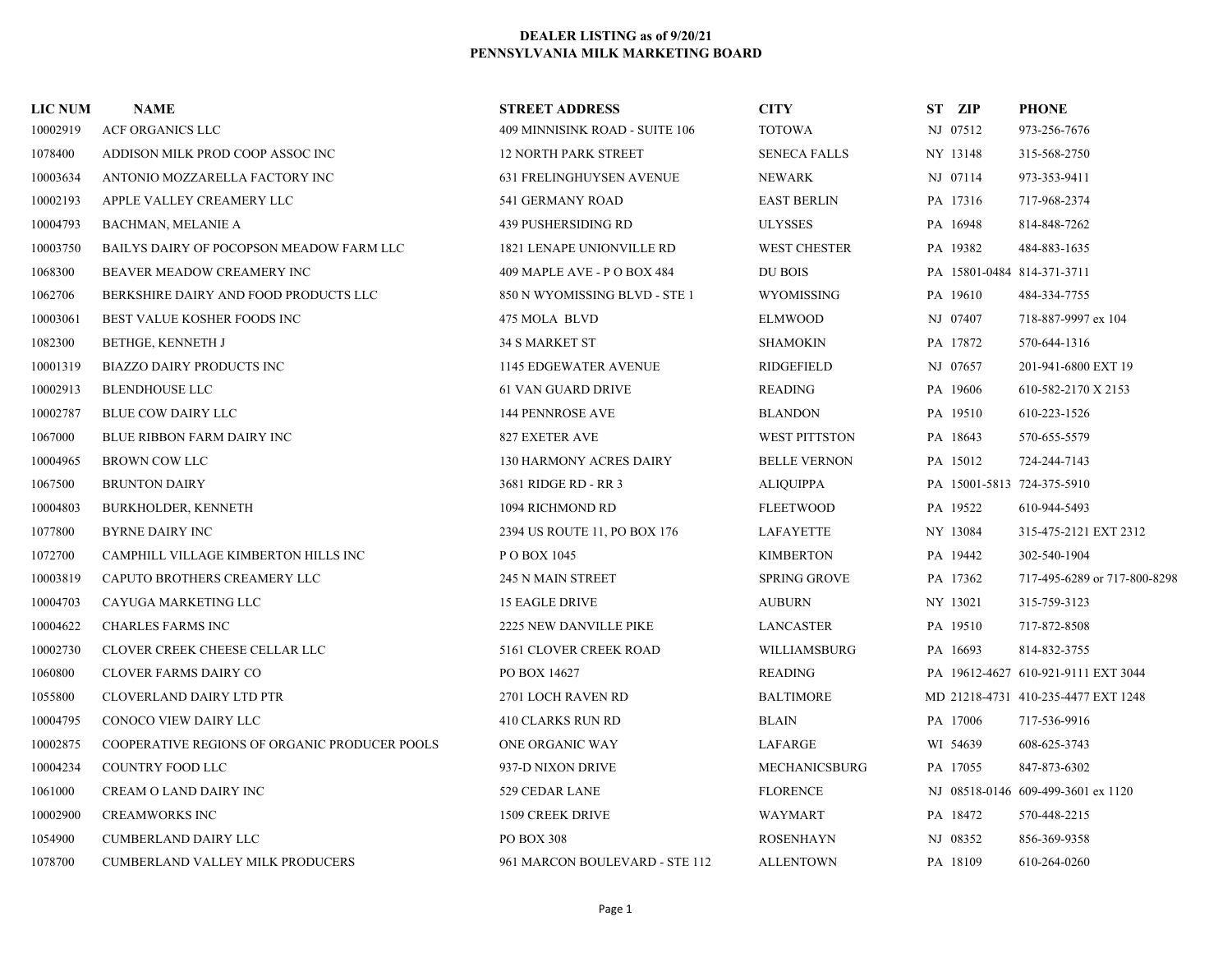| <b>LIC NUM</b> | <b>NAME</b>                                       | <b>STREET ADDRESS</b>          | <b>CITY</b>           | ST ZIP                     | <b>PHONE</b>                     |
|----------------|---------------------------------------------------|--------------------------------|-----------------------|----------------------------|----------------------------------|
| 10004847       | DAIRY DIRECT LLC                                  | 5085 OLD PHILADELPHIA PIKE     | <b>KINZERS</b>        | PA 17535                   | 717-844-4125                     |
| 1085301        | DAIRY FARMERS OF AMERICA                          | 72 MILK PLANT RD               | MIDDLEBURY CENTER     | PA 16935                   | 570-376-3851                     |
| 1062702        | DAIRY FARMERS OF AMERICA - NEW WILMINGTON         | 925 STATE ROUTE 18 & 208       | <b>NEW WILMINGTON</b> | PA 16142                   | 724-901-5016                     |
| 100002180      | DAIRY FARMERS OF AMERICA - ORGANIC EAST           | 5001 BRITTONFIELD PARKWAY      | <b>SYRACUSE</b>       | NY 13057                   | 607-252-5778                     |
| 100002181      | DAIRY FARMERS OF AMERICA - ORGANIC WEST           | 5001 BRITTONFIELD PKWY         | <b>E SYRACUSE</b>     | NY 13057                   | 607-252-5778                     |
| 1085300        | DAIRY FARMERS OF AMERICA - READING PLANT          | <b>100 MCKINLEY AVENUE</b>     | <b>READING</b>        | PA 19605                   | 484-878-6459                     |
| 1062700        | DAIRY FARMERS OF AMERICA-COOP-DIV 46 - MEDINA     | 1035 MEDINA ROAD - SUITE 300   | <b>MEDINA</b>         | OH 44256                   | 330-670-7856                     |
| 1062703        | DAIRY FARMERS OF AMERICA-COOP-DIV 47 - SYRACUSE   | 5001 BRITTONFIELD PARKWAY      | <b>E. SYRACUSE</b>    | NY 13057                   | 607-252-5778                     |
| 10001594       | DAISY BRAND LLC                                   | 12750 MERIT DRIVE              | <b>DALLAS</b>         | TX 75251                   | 972-726-0800 x 5146              |
| 1056900        | DAN ED CORPORATION                                | PO BOX 513                     | <b>POTTSVILLE</b>     | PA 17901                   | 570-277-6611                     |
| 10004749       | DFA DAIRY BRANDS FLUID, LLC - GARELICK NEW YORK   | 504 3RD AVENUE EXTENSION       | RENSSELAER            | NY 12144                   | 508-553-5382                     |
| 10004748       | DFA DAIRY BRANDS FLUID, LLC - GARELICK - FRANKLIN | 1199 WEST CENTRAL STREET       | <b>FRANKLIN</b>       | MA 02308                   | 508-553-5382                     |
| 10004747       | DFA DAIRY BRANDS FLUID, LLC - GARELICK BURLINGTON | <b>117 CUMBERLAND BLVD</b>     | <b>BURLINGTON</b>     | NJ 08016                   | 508-553-5382                     |
| 10004776       | DFA DAIRY BRANDS FLUID, LLC - LANSDALE            | 14760 TRINITY BLVD             | <b>FORT WORTH</b>     | TX 76155                   | 724-962-8512                     |
| 10004775       | DFA DAIRY BRANDS FLUID, LLC - LEBANON             | 14760 TRINITY BLVD             | <b>FORT WORTH</b>     | TX 76155                   | 724-962-8512                     |
| 10004777       | DFA DAIRY BRANDS FLUID, LLC - SCHUYLKILL HAVEN    | 14760 TRINITY BLVD             | FORT WORTH            | TX 76155                   | 724-962-8512                     |
| 10004774       | DFA DAIRY BRANDS FLUID, LLC - SHARPSVILLE         | 14760 TRINITY BLVD             | <b>FORT WORTH</b>     | TX 76155                   | 727-962-8512                     |
| 10004730       | DILLY ARTISAN FOODS LLC                           | 1980 NEW DANVILLE PIKE         | <b>LANCASTER</b>      | PA 17603                   | 717-393-4240                     |
| 10003958       | DUTCH MEADOWS LLC                                 | <b>694 COUNTRY LANE</b>        | <b>PARADISE</b>       | PA 17562                   | 717-442-9208                     |
| 1059500        | DUTCH VALLEY FOOD CO LLC                          | 1000 S SECOND ST- P.O. BOX 471 | <b>SUNBURY</b>        | PA 17801-0471 570-988-3782 |                                  |
| 10004750       | EAST SIDE JERSEY DAIRY INC                        | 1701 GREENE ST                 | MARIETTA              | OH 45750                   | 618-659-5615                     |
| 1083200        | <b>ERIVAN DAIRY INC</b>                           | <b>105 ALLISON ROAD</b>        | <b>ORELAND</b>        | PA 19075                   | 215-887-2009                     |
| 1062500        | <b>FARMERS CHEESE COOP ASSN</b>                   | 118 W SMITH STREET             | <b>CORRY</b>          | PA 16407                   | 814-664-8955                     |
| 1061500        | <b>FARMERS UNION MILK PROD ASSOC</b>              | 118 W SMITH STREET             | <b>CORRY</b>          | PA 16407                   | 814-664-8955                     |
| 10004871       | FARMSTEAD CREAMERY LLC                            | 225A N HOLLANDER RD            | <b>GORDONVILLE</b>    | PA 17529                   | 717-330-4714                     |
| 10001214       | FISHER, RAYMOND S                                 | 531 MILLHEIM NARROWS           | <b>REBERSBURG</b>     | PA 16872                   | 814-349-5594                     |
| 1068100        | FLEUR DE LAIT EAST LLC                            | <b>400 S CUSTER AVENUE</b>     | <b>NEW HOLLAND</b>    | PA 17557-1625 717-355-8528 |                                  |
| 1067700        | FREDDY HILL FARMS                                 | 1440 SUMNEYTOWN PIKE           | LANSDALE              | PA 19446                   | 215-855-1205 ext 101             |
| 10000469       | <b>FRESH MADE INC</b>                             | 810 BLEIGH AVENUE              | PHILADELPHIA          | PA 19111                   | 267-694-3170                     |
| 1059700        | <b>GALLIKER DAIRY COMPANY</b>                     | PO BOX 5350                    | <b>JOHNSTOWN</b>      | PA 15904                   | 814-266-8702                     |
| 1059701        | <b>GALLIKER DAIRY COMPANY</b>                     | 300 W INDUSTRIAL BLVD          | <b>CUMBERLAND</b>     |                            | MD 21502-2189 814-266-8702 x 225 |
| 1081700        | <b>GIANT EAGLE INC</b>                            | 101 KAPPA DRIVE                | PITTSBURGH            | PA 15238                   | 412-963-2519                     |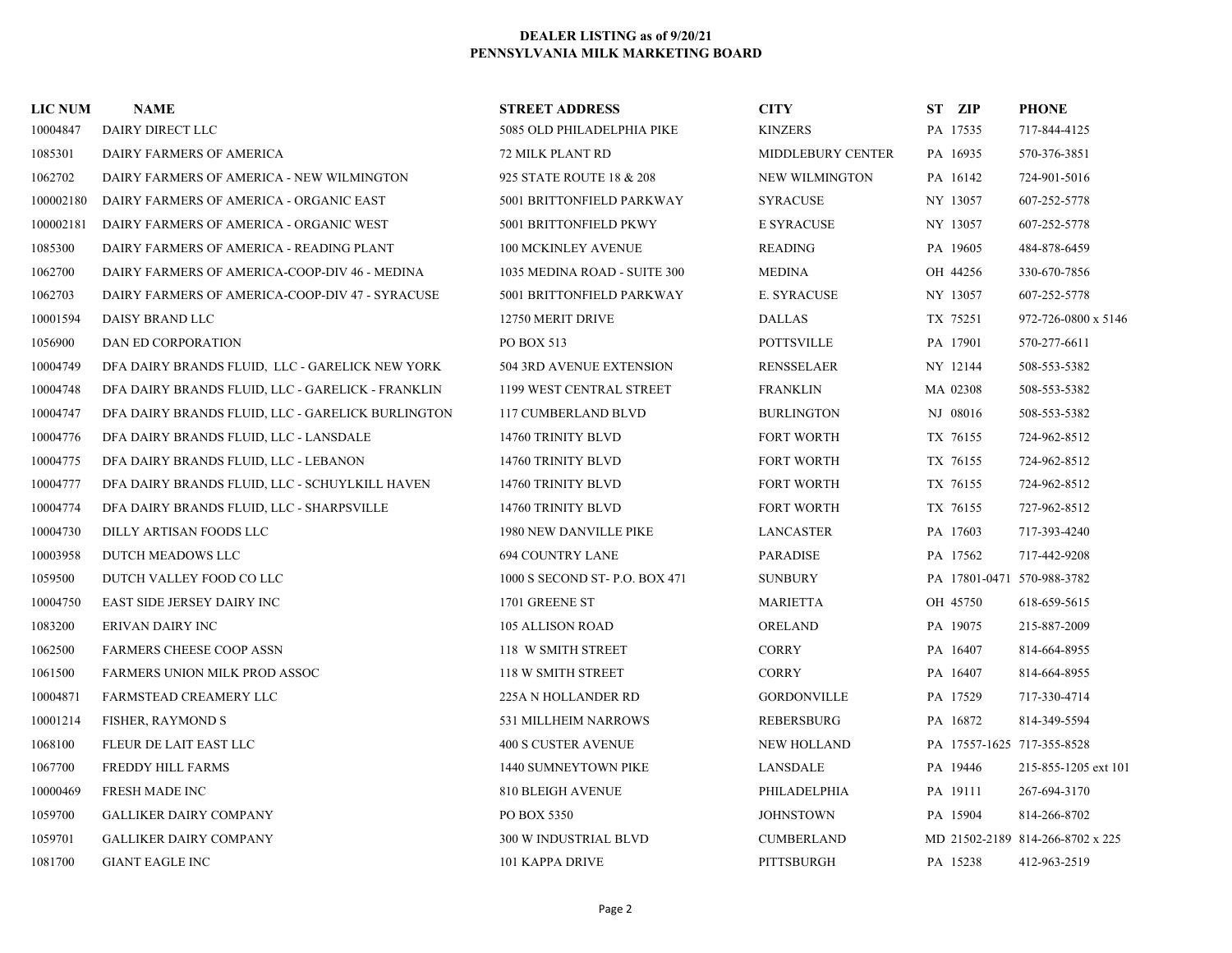| <b>LIC NUM</b> | <b>NAME</b>                    | <b>STREET ADDRESS</b>           | <b>CITY</b>          | ST ZIP   | <b>PHONE</b>                      |
|----------------|--------------------------------|---------------------------------|----------------------|----------|-----------------------------------|
| 10001519       | GOODWEST INDUSTRIES LLC        | PO BOX 567                      | <b>DOUGLASSVILLE</b> | PA 19518 | 800-948-1922 EXT 3015             |
| 10003210       | HARDLER FARMS LLC              | <b>11 HARDLER FARM ROAD</b>     | <b>HONESDALE</b>     | PA 18431 | 570-470-2541                      |
| 1057300        | <b>HARRISBURG DAIRIES INC</b>  | 2001 HERR STREET                | HARRISBURG           | PA 17103 | 717-233-8701                      |
| 10004614       | <b>HAZOU PREMIUM DAIRY LLC</b> | 21 INDUSTRIAL PARK RD           | <b>SELINSGROVE</b>   | PA 17870 | 570-372-0000                      |
| 1058400        | HEISLERS CLOVERLEAF DAIRY INC  | 743 CATAWISSA RD                | TAMAQUA              | PA 18252 | 570-668-3399                      |
| 1055900        | HERSHEY CREAMERY COMPANY       | <b>301 SOUTH CAMERON STREET</b> | <b>HARRISBURG</b>    | PA 17101 | 717-238-8134 ext 246              |
| 1064200        | <b>HIGH VIEW INC</b>           | 517 VALE WOOD RD                | <b>LORETTO</b>       | PA 15940 | 814-886-7171 ex 105               |
| 10004946       | HORNINGFORD CREAMERY LLC       | 387 HORNINGFORD RD              | <b>MCVEYTOWN</b>     | PA 17051 | 717-994-3266                      |
| 1060000        | HP HOOD LLC PHILADELPHIA       | 10975 DUTTON RD                 | PHILADELPHIA         | PA 19154 | 215-613-1718                      |
| 10000492       | HP HOOD LLC WINCHESTER         | 160 HOOD WAY                    | <b>WINCHESTER</b>    | VA 22602 | 607-779-3274                      |
| 1055301        | HP HOOD LLC ARKPORT            | <b>25 HURLBUT STREET</b>        | <b>ARKPORT</b>       | NY 14807 | 607-295-8717                      |
| 10004465       | HP HOOD LLC BATAVIA            | 5140 AG PARK DR W               | <b>BATAVIA</b>       | NY 14020 | 585-662-4058                      |
| 10000216       | HP HOOD LLC ONEIDA             | 252 GENESEE STREET ROUTE 5      | <b>ONEIDA</b>        | NY 13421 | 315-280-6119 ext 6119             |
| 1071500        | HY POINT DAIRY FARMS INC       | <b>425 BEAVER VALLEY RD</b>     | <b>WILMINGTON</b>    | DE 19803 | 302-478-1414 EXT 2300             |
| 1079500        | <b>JACKSON FARMS</b>           | 6718 NATIONAL PIKE              | <b>NEW SALEM</b>     | PA 15468 | 724-322-0669                      |
| 1070600        | JOHN KOLLER & SON INC          | 1734 PERRY HWY                  | <b>FREDONIA</b>      |          | PA 16124-9604 724-475-4154        |
| 1062200        | <b>KERBERS DAIRY INC</b>       | 1856 GUFFY RD                   | NORTH HUNTINGDON     |          | PA 15642-9771 724-863-6930        |
| 10004937       | <b>KOLBS FARM STORE</b>        | 151 KOLB FARM STORE             | <b>SPRING CITY</b>   | PA 19475 | 904-521-7649                      |
| 1051300        | <b>KREIDER DAIRY FARMS INC</b> | 1461 LANCASTER RD               | <b>MANHEIM</b>       | PA 17545 | 717-665-4415                      |
| 10004144       | LAMAGNA FOOD GROUP LLC         | 1 LAMAGNA DRIVE                 | <b>VERONA</b>        | PA 15147 | 412-828-6112                      |
| 10000991       | LANCASTER ORGANIC FARMERS COOP | 1258 MARYLAND AVENUE            | <b>HAGERSTOWN</b>    | MD 21740 | 301-393-5554                      |
| 1085500        | LANCO DAIRY FARMS COOP INC     | 1258 MARYLAND AVE               | <b>HAGERSTOWN</b>    | MD 21740 | 301-393-5554                      |
| 1050102        | LAND O LAKES - PLANT           | <b>405 PARK DRIVE</b>           | CARLISLE             | PA 17015 | 717-486-7000 ext 2232             |
| 1050101        | <b>LAND O LAKES COOP</b>       | 4001 LEXINGTON AVENUE NORTH     | <b>ARDEN HILLS</b>   | MN 55126 | 651-375-7431                      |
| 10004822       | LAPP VALLEY FARM CREAMERY LLC  | 245 MENTZER RD                  | <b>NEW HOLLAND</b>   | PA 17557 | 717-368-2609                      |
| 10003193       | LEBANON CHEESE COMPANY INC     | POBOX <sub>63</sub>             | <b>LEBANON</b>       | NJ 08833 | 908-236-2611                      |
| 1057700        | LEIBYS DAIRY INC               | 116 MOUNTAIN ROAD               | <b>TAMAQUA</b>       | PA 18252 | 570-668-2399                      |
| 1071402        | LEPRINO FOODS CO               | 217 YANUZZI DRIVE               | SAYRE                |          | PA 18840-2618 570-882-7227        |
| 1066700        | LONGACRES MODERN DAIRY INC     | POBOX 69                        | <b>BARTO</b>         |          | PA 19504-0069 610-845-7551 EXT 23 |
| 1073300        | MANNING, PAUL K                | 131 MANNING ROAD                | NORTH ABINGTON TWP   | PA 18414 | 570-357-0436                      |
| 1073200        | MAPLEHOFE DAIRY INC            | <b>799 ROBERT FULTON HWY</b>    | QUARRYVILLE          |          | PA 17566-9612 717-203-9577        |
| 1058600        | MARBURGER FARM DAIRY INC       | 1506 MARS EVANS CITY RD         | <b>EVANS CITY</b>    |          | PA 16033-9399 724-538-4800        |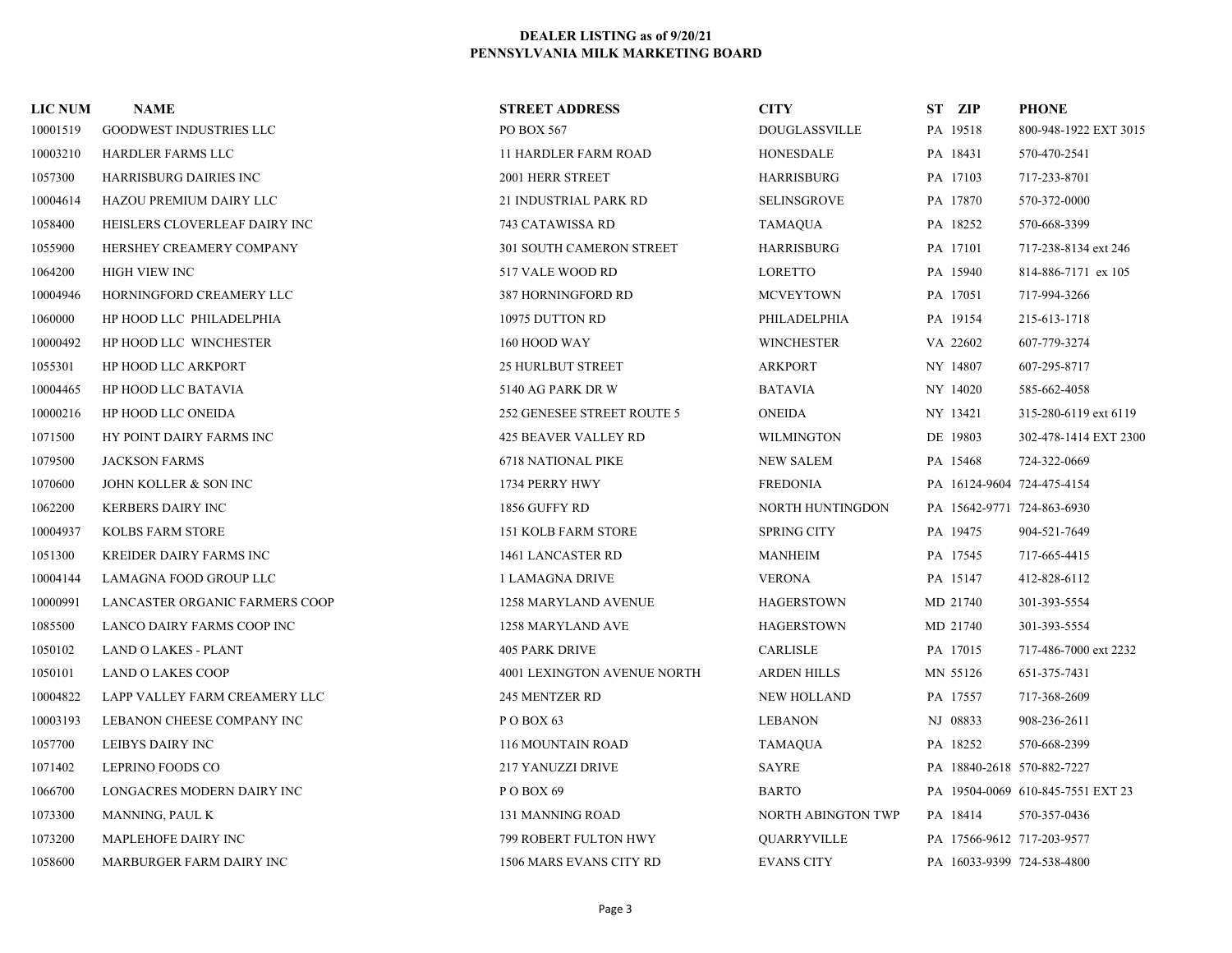| <b>LIC NUM</b> | <b>NAME</b>                            | <b>STREET ADDRESS</b>       | <b>CITY</b>           | ST ZIP   | <b>PHONE</b>                 |
|----------------|----------------------------------------|-----------------------------|-----------------------|----------|------------------------------|
| 1078001        | MD & VA MILK PROD COOP ASSOC INC       | 5500 CHESTNUT AVENUE        | NEWPORT NEWS          | VA 23605 | 704-949-8306                 |
| 1078000        | MD & VA MILK PROD COOP ASSOC INC       | 1985 ISAAC NEWTON SQ WEST   | <b>RESTON</b>         | VA 20190 | 704-949-8306                 |
| 1073000        | MERRYMEAD FARM INC                     | 2222 VALLEY FORGE RD        | LANSDALE              |          | PA 19446-5899 610-584-4410   |
| 1075300        | MIDDLEBURY COOP MK PROD ASSN INC       | <b>301 E MAIN STREET</b>    | <b>KNOXVILLE</b>      | PA 16928 | 607-377-7849                 |
| 10004256       | MIDDLECREEK DAIRY LLC                  | 264 W HOLLOW RD             | MIDDLEBURG            | PA 17842 | 570-837-1145                 |
| 1062600        | MILK INDUSTRY MANAGEMENT CORPORATION   | <b>4 MANHATTAN DRIVE</b>    | <b>BURLINGTON</b>     | NJ 08016 | 609-699-2630 ex 157          |
| 1062602        | MILK INDUSTRY MANAGEMENT CORPORATION   | <b>4 MANHATTAN DRIVE</b>    | <b>BURLINGTON</b>     | NJ 08016 | 609-699-2630 ex 157          |
| 10004651       | MILLER, AARON G                        | 523 VALLEY RD               | QUARRYVILE            | PA 17566 | 717-786-7895                 |
| 10004638       | MILLER, AMOS G                         | 43 W EBY RD                 | LEOLA                 | PA 17540 | 717-656-4628                 |
| 1058800        | MONROE COUNTY MILK PRODUCERS COOP ASSO | PO BOX 1006                 | <b>BLAKESLEE</b>      | PA 18610 | 570-643-9838 EXT 245         |
| 1054500        | MT JOY FARMERS COOP ASSN               | 1471 WEST MAIN STREET       | MT JOY                | PA 17552 | 717-653-5431                 |
| 10001864       | NATURAL DAIRY PRODUCTS CORPORATION     | <b>316 MARKUS COURT</b>     | <b>NEWARK</b>         | DE 19713 | 484-576-0398                 |
| 10004800       | NATURALLY GOLDEN FAMILY FARMS INC      | 214 MARTIN SCHOOL ROAD      | <b>ENON VALLEY</b>    | PA 16120 | 724-923-9611                 |
| 10002347       | NESTLE USA INC                         | 445 STATE STREET            | <b>FREMONT</b>        | MI 49413 | 231-286-1129                 |
| 10004304       | NEW ALBERTSONS L.P.                    | 847 FORTY FOOT RD           | <b>HATFIELD</b>       | PA 19440 | 215-647-9112                 |
| 10004932       | NEW DAIRY OHIO LLC                     | 3068 WEST 106TH STREET      | <b>CLEVELAND</b>      | OH 44111 | 216-350-4517                 |
| 1055100        | NFO INC                                | PO BOX 2508                 | AMES                  | IA 50010 | 515-598-4646                 |
| 1079100        | NFO INC                                | 8490 ST RT 119              | <b>ANNA</b>           | OH 45302 | 419-628-2371                 |
| 10004740       | NORTH MOUNTAIN FARMS LLC               | <b>2300 EDENVILLE ROAD</b>  | <b>CHAMBERSBURG</b>   | PA 17202 | 717-263-9577 or 717-262-5551 |
| 10000186       | OAK SHADE CHEESE LLC                   | <b>286 REATH ROAD</b>       | <b>KIRKWOOD</b>       | PA 17536 | 717-528-6049                 |
| 10003239       | <b>OASIS CREAMERY LLC</b>              | <b>60 N RONKS ROAD</b>      | <b>RONKS</b>          | PA 17572 | 717-288-2154                 |
| 10004177       | PASTURE MAID CREAMERY LLC              | 571 COW PATH LANE           | <b>NEW CASTLE</b>     | PA 16101 | 724-944-7894                 |
| 10003780       | PATCHES, MARK A                        | <b>201 FONDERWHITE ROAD</b> | <b>LEBANON</b>        | PA 17042 | 717-273-1556                 |
| 10004488       | PENN DAIRY LLC                         | 7199 COUNTY LINE ROAD       | <b>WINFIELD</b>       | PA 17889 | 570-524-7700                 |
| 1079400        | PENN VIEW FARM LLC                     | 1433 BROAD ST               | <b>PERKASIE</b>       | PA 18944 | 215-249-9128                 |
| 10003627       | PENNSYLVANIA NOBLE CHEESE LLC          | 284 ZOOKS LANE              | <b>LEOLA</b>          | PA 17540 | 717-656-2469 EXT 1           |
| 10003818       | PEQUEA VALLEY FARM LLC                 | 645 BROAD ST EXT            | <b>DELTA</b>          | PA 17314 | 717-456-5102                 |
| 1063200        | PERRYDELL FARM DAIRY INC               | 90 INDIAN ROCK DAM RD       | <b>YORK</b>           |          | PA 17403-5201 717-741-3485   |
| 10004613       | PIONEER MILK PRODUCERS COOPERATIVE     | PO BOX 204                  | PEACH BOTTOM          | PA 17563 | 610-932-9617                 |
| 10004296       | PITTSBURGH SPECIAL-T DAIRY LLC         | 1049 JEFFERSON RD           | PITTSBURGH            | PA 15235 | 412-372-2211                 |
| 10002957       | POOL FORGE DAIRY LLC                   | <b>201 BRIDGEVILLE ROAD</b> | <b>EAST EARL</b>      | PA 17519 | 717-354-6362                 |
| 1062800        | POPOVICH, RAY                          | 939 MONTDALE ROAD           | <b>SCOTT TOWNSHIP</b> |          | PA 18447-9801 570-254-6511   |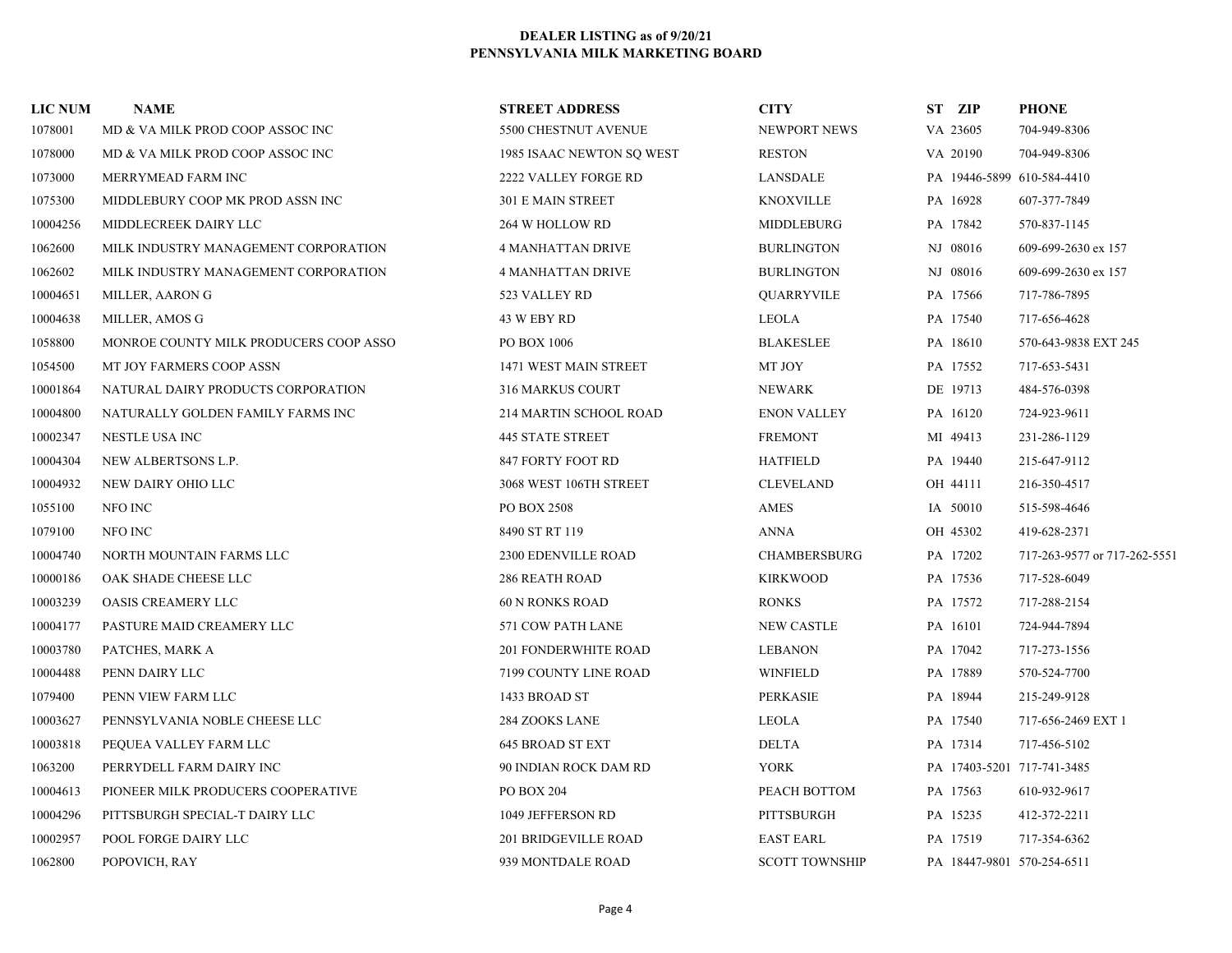| <b>LIC NUM</b> | <b>NAME</b>                             | <b>STREET ADDRESS</b>         | <b>CITY</b>              | ST ZIP                     | <b>PHONE</b>                       |
|----------------|-----------------------------------------|-------------------------------|--------------------------|----------------------------|------------------------------------|
| 10004734       | POT-O-GOLD DAIRY LLC                    | 24074 WILKIE RD               | <b>CAMBRIDGE SPRINGS</b> | PA 16403                   | 814-282-9356                       |
| 1054600        | PROGRESSIVE DAIRYMENS COOP INC          | 12 N PARK ST                  | <b>SENECA FALLS</b>      | NY 13148-1437 315-568-2750 |                                    |
| 1070500        | <b>READINGTON FARMS INC</b>             | 12 MILL ROAD                  | WHITEHOUSE STATION       | NJ 08889                   | 908-534-2121 EXT 2204              |
| 10004757       | RICE, JASON D                           | 86 WIEDER RD                  | <b>KEMPTON</b>           | PA 19529                   | 484-221-3302                       |
| 10004756       | RISSLER, CURVIN M                       | 1309 LAFAYETTE ROAD           | NEW ENTERPRISE           | PA 16664                   | 814-766-2168                       |
| 1066000        | RITCHEYS DAIRY INC                      | 2130 CROSS COVE ROAD          | <b>MARTINSBURG</b>       |                            | PA 16662-9801 814-793-2157 EXT 203 |
| 1066100        | <b>RUTTER BROS DAIRY INC</b>            | 2100 N GEORGE ST              | <b>YORK</b>              | PA 17404-1898 717-771-5921 |                                    |
| 1081101        | SAPUTO DAIRY FOODS USA LLC (CT)         | 100 MILK LANE                 | <b>NEWINGTON</b>         | CT 06111                   | 214-863-2390                       |
| 1081100        | SAPUTO DAIRY FOODS USA LLC (MN)         | 4041 HWY 61                   | WHITE BEAR LAKE          | MN 55110                   | 214-863-2390                       |
| 10001322       | SAPUTO DAIRY FOODS USA LLC (NY)         | 2711 N HASKELL AVE - SUITE 37 | <b>DALLAS</b>            | TX 75204                   | 214-863-2390                       |
| 10003390       | SAPUTO DAIRY FOODS USA LLC (TX)         | <b>300 INDUSTRIAL DRIVE</b>   | <b>SULPHUR SPRINGS</b>   | TX 75483                   | 214-863-2390                       |
| 1061600        | SAPUTO DAIRY FOODS USA LLC - FRIENDSHIP | 6701 COUNTY ROUTE 20          | <b>FRIENDSHIP</b>        | NY 14739                   | 214-863-2390                       |
| 1052900        | SAPUTO DAIRY FOODS USA, LLC (KY)        | 100 E CHESTNUT STREET         | <b>MURRAY</b>            | KY 42071-1175 214-863-2390 |                                    |
| 1082200        | SCENIC MOUNTAIN MILK PROD COOP          | <b>12 N PARK STREET</b>       | <b>SENECA FALLS</b>      | NY 13148                   | 315-568-2750                       |
| 1060100        | <b>SCHNEIDERS DAIRY INC</b>             | 726 FRANK ST                  | PITTSBURGH               | PA 15227-1299 412-881-3525 |                                    |
| 1079300        | <b>SCHREIBER FOODS INC</b>              | <b>208 E DYKEMAN ROAD</b>     | <b>SHIPPENSBURG</b>      | PA 17257                   | 717-530-4617                       |
| 10004434       | SEPTEMBER FARM LLC                      | P.O. BOX 127                  | <b>HONEY BROOK</b>       | PA 19344                   | 610-273-3552                       |
| 1083100        | SEVEN STARS FARM INC                    | PO BOX 954                    | <b>KIMBERTON</b>         | PA 19442                   | 484-716-0961                       |
| 10002731       | SHAMROCK FOODS COMPANY - DAIRY DIVISION | 2228 N BLACK CANYON HWY       | <b>PHOENIX</b>           | AZ 85009                   | 480-564-6078                       |
| 10003751       | SHAMROCK FOODS COMPANY DAIRY DIVISION   | 318 MILL PLACE PARKWAY        | <b>VERONA</b>            | VA 24482                   | 480-564-6078                       |
| 10004027       | SORRENTO LACTALIS INC                   | 2376 SOUTH PARK AVENUE        | <b>BUFFALO</b>           | NY 14220                   | 716-823-6262 ext 1398              |
| 10004802       | SOUTH MOUNTAIN CREAMERY LLC             | 2330 MOLLY PITCHER HWY        | <b>CHAMBERSBURG</b>      | PA 17202                   | 717-369-8842                       |
| 10000807       | STEAMBURG MILK PRODUCERS COOP INC       | 11279 PRATHAM ROAD            | <b>EAST CONCORD</b>      | NY 14055                   | 716-713-9044                       |
| 10004821       | STRUBHAR, MARCUS                        | 601 KUHN FORDING RD           | <b>EAST BERLIN</b>       | PA 17316                   | 717-675-8581                       |
| 1051000        | SUN RE CHEESE CORPORATION               | <b>4 PASSAIC COURT</b>        | <b>MARLBORO</b>          | NJ 07746                   | 732-946-4045                       |
| 10004834       | SUNLIGHT WHOLESOME FOODS LLC            | 900 SNYDERTOWN ROAD           | <b>HOWARD</b>            | PA 16841                   | 814-321-7485                       |
| 1077200        | <b>SYSCO EASTERN MARYLAND</b>           | 33300 PEACH ORCHARD RD        | POCOMOKE CITY            | MD 21851                   | 410-677-5594                       |
| 10004896       | TANNER BROTHERS AND SONS, INC           | 1070 HATBORO RD               | <b>IVYLAND</b>           | PA 18974                   | 215-817-5290                       |
| 10003595       | THE FAMILY COW LLC                      | 3854 OLDE SCOTLAND ROAD       | <b>CHAMBERSBURG</b>      | PA 17202                   | 717-729-1215                       |
| 1068600        | THE GIANT COMPANY LLC                   | 1149 HARRISBURG PIKE          | <b>CARLISLE</b>          | PA 17013-0249 717-960-5675 |                                    |
| 1065500        | THE HERSHEY COMPANY                     | <b>19 E CHOCOLATE AVE</b>     | <b>HERSHEY</b>           | PA 17033                   | 717-395-3027                       |
| 10001659       | THE LANDS AT HILLSIDE FARMS             | <b>65 HILLSIDE ROAD</b>       | <b>SHAVERTOWN</b>        | PA 18708                   | 570-332-1366                       |